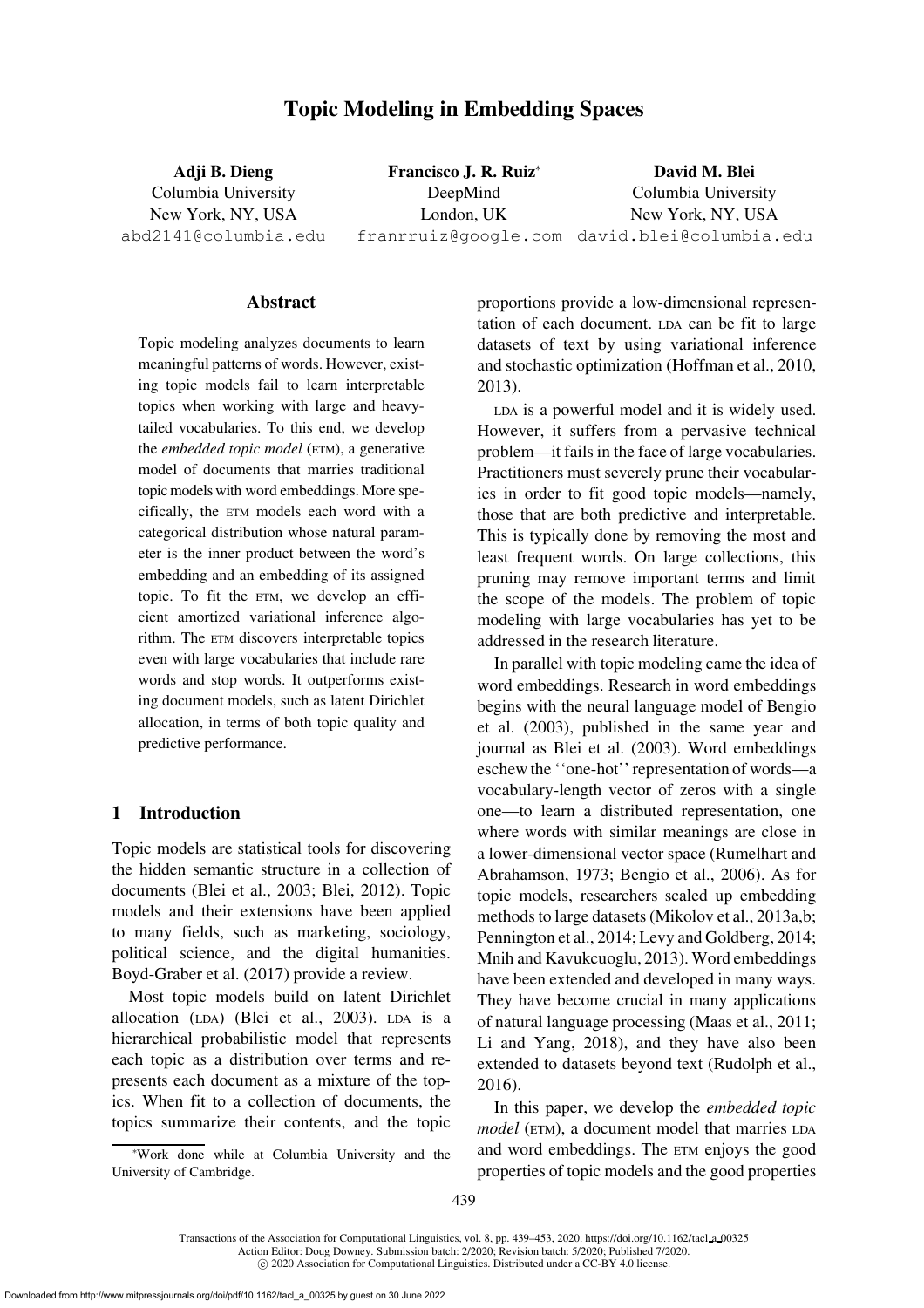

<span id="page-1-0"></span>Figure 1: Ratio of the held-out perplexity on a document completion task and the topic coherence as a function of the vocabulary size for the ETM and LDA on the *20NewsGroup* corpus. The perplexity is normalized by the size of the vocabulary. While the performance of LDA deteriorates for large vocabularies, the ETM maintains good performance.

of word embeddings. As a topic model, it discovers an interpretable latent semantic structure of the documents; as a word embedding model, it provides a low-dimensional representation of the meaning of words. The  $ETM$  robustly accommodates large vocabularies and the long tail of language data.

[Figure 1](#page-1-0) illustrates the advantages. This figure shows the ratio between the perplexity on held-out documents (a measure of predictive performance) and the topic coherence (a measure of the quality of the topics), as a function of the size of the vocabulary. (The perplexity has been normalized by the vocabulary size.) This is for a corpus of 11.2K articles from the *20NewsGroup* and for 100 topics. The red line is LDA; its performance deteriorates as the vocabulary size increases—the predictive performance and the quality of the topics get worse. The blue line is the ETM; it maintains good performance, even as the vocabulary size become large.

Like LDA, the ETM is a generative probabilistic model: Each document is a mixture of topics and each observed word is assigned to a particular topic. In contrast to LDA, the per-topic conditional probability of a term has a log-linear form that involves a low-dimensional representation of the vocabulary. Each term is represented by an embedding and each topic is a point in that embedding space. The topic's distribution over terms is proportional to the exponentiated inner product of the



<span id="page-1-1"></span>Figure 2: A topic about Christianity found by the  $ETM$ on *The New York Times*. The topic is a point in the word embedding space.



<span id="page-1-2"></span>Figure 3: Topics about sports found by the ETM on *The New York Times*. Each topic is a point in the word embedding space.

topic's embedding and each term's embedding. [Figures 2](#page-1-1) and [3](#page-1-2) show topics from a 300-topic ETM of *The New York Times*. The figures show each topic's embedding and its closest words; these topics are about Christianity and sports.

Representing topics as points in the embedding space allows the ETM to be robust to the presence of stop words, unlike most topic models. When stop words are included in the vocabulary, the ETM assigns topics to the corresponding area of the embedding space (we demonstrate this in Section [6\)](#page-5-0).

As for most topic models, the posterior of the topic proportions is intractable to compute. We derive an efficient algorithm for approximating the [posterior with variational inference \(](#page-12-6)Jordan et al., [1999;](#page-12-6) [Hoffman et al., 2013;](#page-12-1) [Blei et al.,](#page-11-5) [2017](#page-11-5)) and additionally use amortized inference to efficiently approximate the topic proportions [\(Kingma and Welling](#page-12-7), [2014](#page-12-7); [Rezende et al.](#page-13-5), [2014\)](#page-13-5).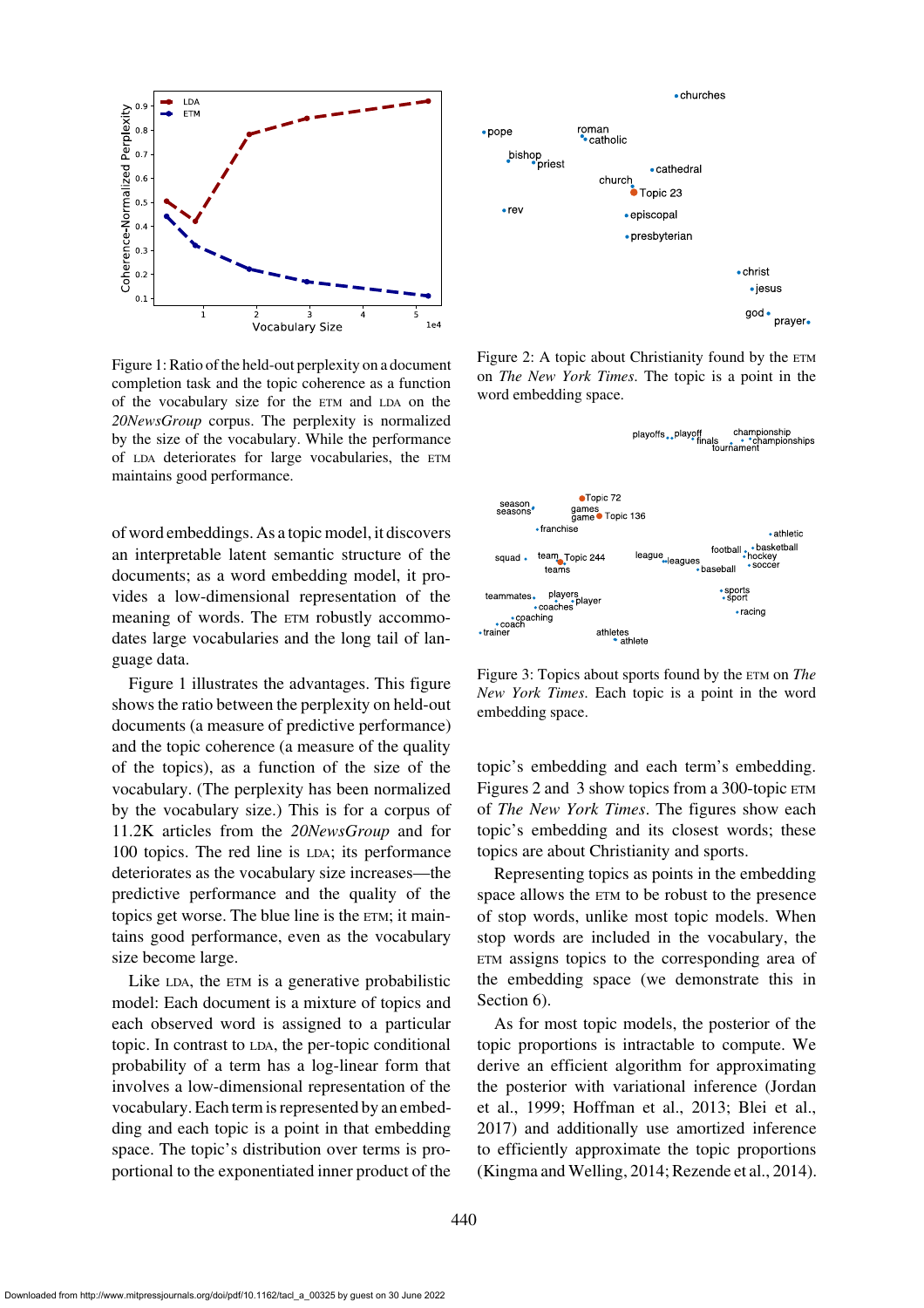The resulting algorithm fits the ETM to large corpora with large vocabularies. This algorithm can either use previously fitted word embeddings, or fit them jointly with the rest of the parameters. (In particular, [Figures 1](#page-1-0) to [3](#page-1-2) were made using the version of the ETM that uses pre-fitted skip-gram word embeddings.)

We compared the performance of the ETM to LDA, the neural variational document model (NVDM) [\(Miao et al., 2016](#page-12-8)[\), and](#page-13-6) PRODLDA (Srivastava and Sutton,  $2017$  $2017$  $2017$ ).<sup>1</sup> The NVDM is a form of multinomial matrix factorization and PRODLDA is a modern version of LDA that uses a product of experts to model the distribution over words. We also compare to a document model that combines PRODLDA with pre-fitted word embeddings. The ETM yields better predictive performance, as measured by held-out log-likelihood on a document completion task [\(Wallach et al., 2009b\)](#page-13-7). It also discovers more meaningful topics, as measured by topic coherence [\(Mimno et al., 2011](#page-13-8)) and topic diversity. The latter is a metric we introduce in this paper that, together with topic coherence, gives a better indication of the quality of the topics. The ETM is especially robust to large vocabularies.

# 2 Related Work

This work develops a new topic model that extends LDA. LDA has been extended in many ways, and topic modeling has become a subfield of its own. For [a review, see](#page-11-2) [Blei \(2012](#page-11-1)[\) and](#page-11-2) Boyd-Graber et al. [\(2017\)](#page-11-2).

A broader set of related works are neural topic models. These mainly focus on improving topic modeling inference through deep neural networks [\(Srivastava and Sutton](#page-13-6), [2017](#page-13-6); [Card et al.](#page-11-6), [2017](#page-11-6); [Cong et al.](#page-12-9), [2017;](#page-12-9) [Zhang et al.](#page-14-0), [2018\)](#page-14-0). Specifically, these methods reduce the dimension of the text data through amortized inference and the variational auto-encoder [\(Kingma and Welling, 2014](#page-12-7); [Rezende et al., 2014\)](#page-13-5). To perform inference in the ETM, we also avail ourselves of amortized inference methods [\(Gershman and Goodman, 2014](#page-12-10)).

As a document model, the ETM also relates to works that learn per-document representations as part of an embedding model [\(Le and Mikolov](#page-12-11), [2014](#page-12-11); [Moody](#page-13-9), [2016;](#page-13-9) [Miao et al., 2016](#page-12-8); [Li et al.,](#page-12-12) [2016](#page-12-12)). In contrast to these works, the document variables in the ETM are part of a larger probabilistic topic model.

One of the goals in developing the ETM is to incorporate word similarity into the topic model, and there is previous research that shares this goal. These methods either modify the topic priors [\(Petterson et al.](#page-13-10)[,](#page-13-11) [2010;](#page-13-10) [Zhao et al.](#page-14-1)[,](#page-13-11) [2017b](#page-14-1)[;](#page-13-11) Shi et al., [2017](#page-13-11); [Zhao et al.](#page-14-2), [2017a\)](#page-14-2) or the topic assignment priors [\(Xie et al.](#page-13-12), [2015\)](#page-13-12). For example, [Petterson et al. \(2010](#page-13-10)) use a word similarity graph (as given by a thesaurus) to bias LDA towards assigning similar words to similar topics. As another example, [Xie et al.](#page-13-12) [\(2015\)](#page-13-12) model the perword topic assignments of LDA using a Markov random field to account for both the topic proportions and the topic assignments of similar words. These methods use word similarity as a type of ''side information'' about language; in contrast, the ETM directly models the similarity (via embeddings) in its generative process of words.

However, a more closely related set of works directly combine topic modeling and word embeddings. One common strategy is to convert the discrete text into continuous observations of embeddings, and then adapt LDA to generate real-valued data [\(Das et al., 2015](#page-12-13); [Xun et al.,](#page-13-13) [2016](#page-13-13); [Batmanghelich et al., 2016](#page-11-7); [Xun et al.,](#page-14-3) [2017](#page-14-3)). With this strategy, topics are Gaussian distributions with latent means and covariances, and the likelihood over the embeddings is modeled with a Gaussian [\(Das et al.](#page-12-13), [2015](#page-12-13)) or a Von-Mises Fisher distribution [\(Batmanghelich et al.](#page-11-7), [2016](#page-11-7)). The ETM differs from these approaches in that it is a model of categorical data, one that goes through the embeddings matrix. Thus it does not require pre-fitted embeddings and, indeed, can learn embeddings as part of its inference process. The ETM also differs from these approaches in that it is amenable to large datasets with large vocabularies.

There are few other ways of combining LDA and embeddings. [Nguyen et al.](#page-13-14) [\(2015](#page-13-14)) mix the likelihood defined by LDA with a log-linear model that us[es pre-fitted word embeddings;](#page-11-8) Bunk and Krestel [\(2018\)](#page-11-8) randomly replace words drawn from a topic with their embeddings drawn from a Gaussian; [Xu et al. \(2018](#page-13-15)) adopt a geometric perspective, using Wasserstein distances to learn topi[cs and word embeddings jointly; and](#page-12-14) Keya et al. [\(2019](#page-12-14)) propose the neural embedding allocation (NEA), which has a similar generative process to the ETM but is fit using a pre-fitted LDA model as

<span id="page-2-0"></span><sup>&</sup>lt;sup>1</sup>Code is available at [https://github.com/](https://github.com/adjidieng/ETM) [adjidieng/ETM](https://github.com/adjidieng/ETM).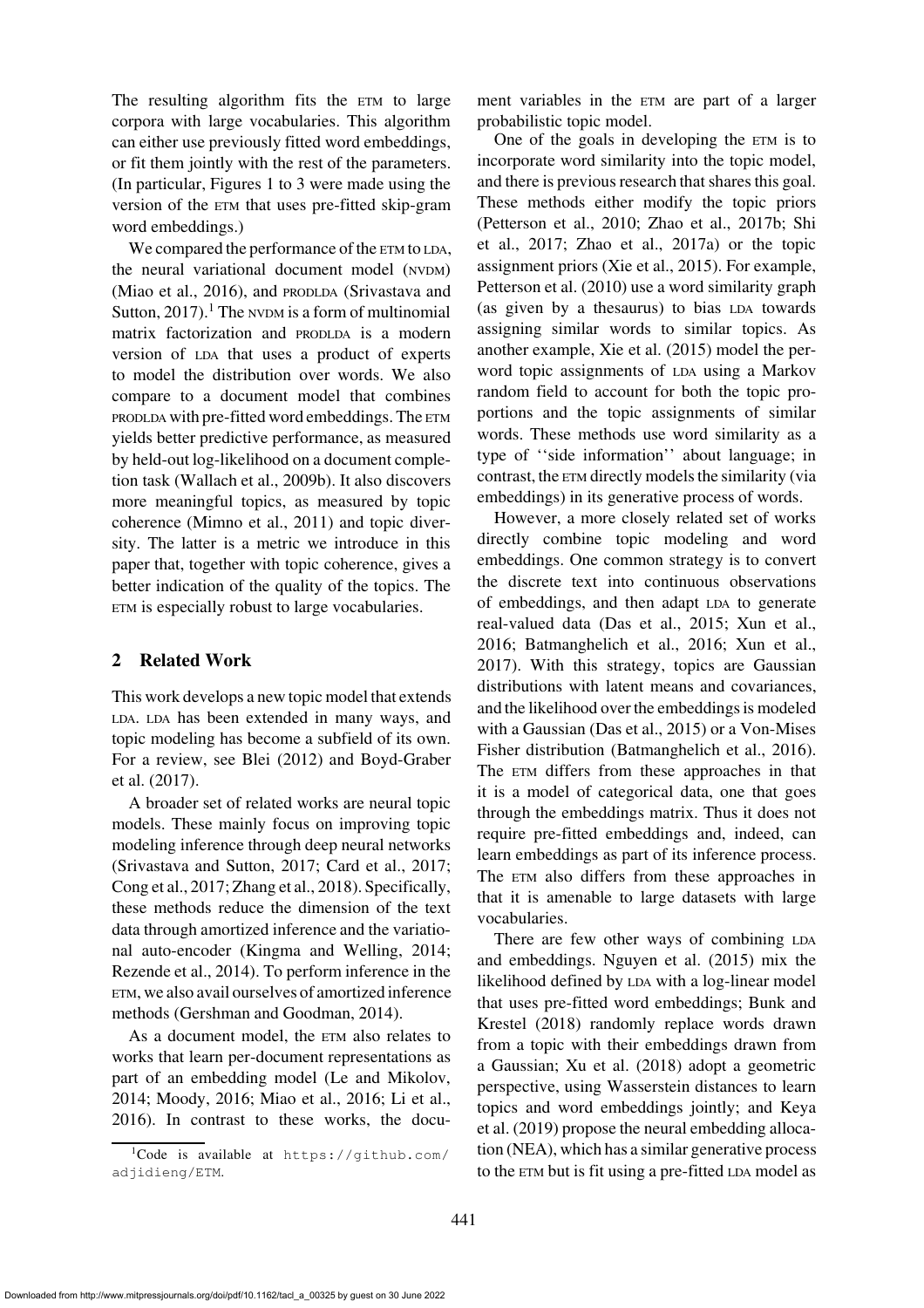a target distribution. Because it requires LDA, the NEA suffers from the same limitation as LDA. These models often lack scalability with respect to the vocabulary size and are fit using Gibbs sampling, limiting their scalability to large corpora.

# 3 Background

The ETM builds on two main ideas, LDA and word embeddings. Consider a corpus of D documents, where the vocabulary contains V distinct terms. Let  $w_{dn} \in \{1, \ldots, V\}$  denote the  $n^{\text{th}}$  word in the  $d<sup>th</sup>$  document.

Latent Dirichlet Allocation. LDA is a probabilistic generative model of documents [\(Blei et al.,](#page-11-0) [2003](#page-11-0)). It posits K topics  $\beta_{1:K}$ , each of which is a distribution over the vocabulary. LDA assumes each document comes from a mixture of topics, where the topics are shared across the corpus and the mixture proportions are unique for each document. The generative process for each document is the following:

- 1. Draw topic proportion  $\theta_d \sim$  Dirichlet $(\alpha_{\theta})$ .
- 2. For each word  $n$  in the document:
	- (a) Draw topic assignment  $z_{dn} \sim \text{Cat}(\theta_d)$ .
	- (b) Draw word  $w_{dn} \sim \text{Cat}(\beta_{z_{dn}})$ .

Here,  $Cat(\cdot)$  denotes the categorical distribution. LDA places a Dirichlet prior on the topics,

$$
\beta_k \sim
$$
Dirichlet $(\alpha_\beta)$  for  $k = 1, ..., K$ .

The concentration parameters  $\alpha_{\beta}$  and  $\alpha_{\theta}$  of the Dirichlet distributions are fixed model hyperparameters.

Word Embeddings. Word embeddings provide models of language that use vector representations of words [\(Rumelhart and Abrahamson](#page-13-0), [1973](#page-13-0); [Bengio et al.](#page-11-3), [2003](#page-11-3)). The word representations are fitted to relate to meaning, in that words with similar meanings will have representations that are close. (In embeddings, the ''meaning'' of a word comes from the contexts in which it is used [\[Harris](#page-12-15), [1954\]](#page-12-15).)

We focus on the continuous bag-of-words (CB[OW\) variant of word embeddings \(](#page-13-1)Mikolov et al., [2013b\)](#page-13-1). In CBOW, the likelihood of each word  $w_{dn}$  is

<span id="page-3-0"></span>
$$
w_{dn} \sim \text{softmax}(\rho^\top \alpha_{dn}). \tag{1}
$$

The embedding matrix  $\rho$  is a  $L \times V$  matrix whose columns contain the embedding representations of the vocabulary,  $\rho_v \in \mathbb{R}^L$ . The vector  $\alpha_{dn}$  is the *context embedding*. The context embedding is the sum of the context embedding vectors ( $\alpha_v$  for each word v) of the words surrounding  $w_{dn}$ .

### 4 The Embedded Topic Model

The ETM is a topic model that uses embedding representations of both words and topics. It contains two notions of latent dimension. First, it embeds the vocabulary in an L-dimensional space. These embeddings are similar in spirit to classical word embeddings. Second, it represents each document in terms of K latent topics.

In traditional topic modeling, each topic is a full distribution over the vocabulary. In the ETM, however, the  $k^{\text{th}}$  topic is a vector  $\alpha_k \in \mathbb{R}^L$  in the embedding space. We call  $\alpha_k$  a *topic embedding* it is a distributed representation of the  $k<sup>th</sup>$  topic in the semantic space of words.

In its generative process, the ETM uses the topic embedding to form a per-topic distribution over the vocabulary. Specifically, the ETM uses a loglinear model that takes the inner product of the word embedding matrix and the topic embedding. With this form, the ETM assigns high probability to a word  $v$  in topic  $k$  by measuring the agreement between the word's embedding and the topic's embedding.

Denote the  $L \times V$  word embedding matrix by  $ρ$ ; the column  $ρ<sub>v</sub>$  is the embedding of term v. Under the ETM, the generative process of the  $d<sup>th</sup>$ document is the following:

- 1. Draw topic proportions  $\theta_d \sim \mathcal{LN}(0, I)$ .
- 2. For each word  $n$  in the document:
	- a. Draw topic assignment  $z_{dn} \sim \text{Cat}(\theta_d)$ .
	- b. Draw the word  $w_{dn} \sim \text{softmax}(\rho^{\top})$  $\alpha_{z_{dn}}$ ).

In Step 1,  $LN(\cdot)$  denotes the logistic-normal distribut[ion](#page-11-10) [\(Aitchison and Shen](#page-11-9)[,](#page-11-10) [1980](#page-11-9)[;](#page-11-10) Blei and Lafferty, [2007\)](#page-11-10); it transforms a standard Gaussian random variable to the simplex. A draw  $\theta_d$  from this distribution is obtained as

<span id="page-3-1"></span>
$$
\delta_d \sim \mathcal{N}(0, I); \quad \theta_d = \text{softmax}(\delta_d). \quad (2)
$$

(We replaced the Dirichlet with the logistic normal to easily use reparameterization in the inference algorithm; see Section [5.](#page-4-0))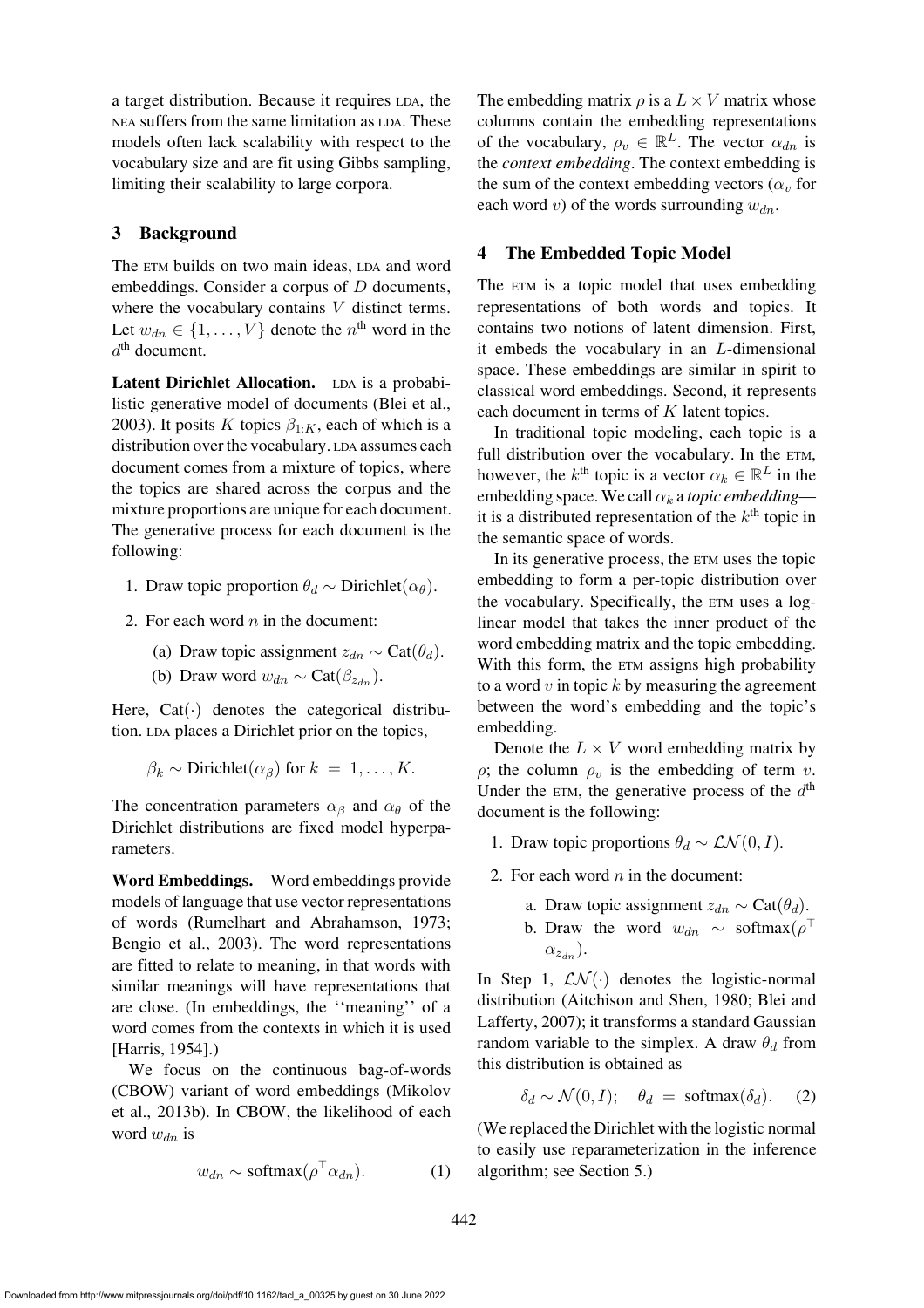Steps 1 and 2a are standard for topic modeling: They represent documents as distributions over topics and draw a topic assignment for each observed word. Step 2b is different; it uses the embeddings of the vocabulary  $\rho$  and the assigned topic embedding  $\alpha_{z_{dn}}$  to draw the observed word from the assigned topic, as given by  $z_{dn}$ .

The topic distribution in Step 2b mirrors the CBOW likelihood in Eq. [1.](#page-3-0) Recall CBOW uses the surrounding words to form the context vector  $\alpha_{dn}$ . In contrast, the ETM uses the topic embedding  $\alpha_{z_{dn}}$ as the context vector, where the assigned topic  $z_{dn}$ is drawn from the per-document variable  $\theta_d$ . The ETM draws its words from a document context, rather than from a window of surrounding words.

The ETM likelihood uses a matrix of word embeddings  $\rho$ , a representation of the vocabulary in a lower dimensional space. In practice, it can either rely on previously fitted embeddings or learn them as part of its overall fitting procedure. When the ETM learns the embeddings as part of the fitting procedure, it simultaneously finds topics and an embedding space.

When the  $ETM$  uses previously fitted embeddings, it learns the topics of a corpus in a particular embedding space. This strategy is particularly useful when there are words in the embedding that are not used in the corpus. The ETM can hypothesize how those words fit in to the topics because it can calculate  $\rho_v^{\top} \alpha_k$  even for words v that do not appear in the corpus.

#### <span id="page-4-0"></span>5 Inference and Estimation

We are given a corpus of documents  $\{w_1, \ldots, w_n\}$  $\mathbf{w}_D$ }, where the  $d^{th}$  document  $\mathbf{w}_d$  is a collection of  $N_d$  words. How do we fit the ETM to this corpus?

The Marginal Likelihood. The parameters of the ETM are the word embeddings  $\rho_{1:V}$  and the topic embeddings  $\alpha_{1:K}$ ; each  $\alpha_k$  is a point in the word embedding space. We maximize the log marginal likelihood of the documents,

$$
\mathcal{L}(\alpha,\rho) = \sum_{d=1}^{D} \log p(\mathbf{w}_d | \alpha, \rho).
$$
 (3)

The problem is that the marginal likelihood of each document— $p(\mathbf{w}_d | \alpha, \rho)$ —is intractable to compute. It involves a difficult integral over the topic proportions, which we write in terms of the untransformed proportions  $\delta_d$  in Eq. [2,](#page-3-1)

$$
p(\mathbf{w}_d | \alpha, \rho) = \int p(\delta_d) \prod_{n=1}^{N_d} p(w_{dn} | \delta_d, \alpha, \rho) d\delta_d.
$$
\n(4)

The conditional distribution  $p(w_{dn} | \delta_d, \alpha, \rho)$  of each word marginalizes out the topic assignment  $z_{dn}$ ,

<span id="page-4-2"></span><span id="page-4-1"></span>
$$
p(w_{dn} | \delta_d, \alpha, \rho) = \sum_{k=1}^{K} \theta_{dk} \beta_{k, w_{dn}}.
$$
 (5)

Here,  $\theta_{dk}$  denotes the (transformed) topic propor-tions (Eq. [2\)](#page-3-1) and  $\beta_{k,v}$  denotes a traditional ''topic,'' that is, a distribution over words, induced by the word embeddings  $\rho$  and the topic embedding  $\alpha_k$ ,

<span id="page-4-3"></span>
$$
\beta_{kv} = \text{softmax}(\rho^\top \alpha_k)|_v. \tag{6}
$$

Eqs. [4,](#page-4-1) [5,](#page-4-2) [6](#page-4-3) flesh out the likelihood in Eq. [3.](#page-4-4)

Variational Inference. We sidestep the intractable integral in Eq. eq:integral with variational inference [\(Jordan et al.](#page-12-6), [1999;](#page-12-6) [Blei et al., 2017](#page-11-5)). Variational inference optimizes a sum of perdocument bounds on the log of the marginal likelihood of Eq. [4.](#page-4-1)

To begin, posit a family of distributions of the untransformed topic proportions  $q(\delta_d; \mathbf{w}_d, \nu)$ . This family of distributions is parameterized by  $\nu$ . We use amortized inference, where  $q(\delta_d; \mathbf{w}_d, \nu)$ (called a *variational distribution*) depends on both the document  $w_d$  and shared parameters  $\nu$ . In particular,  $q(\delta_d; \mathbf{w}_d, \nu)$  is a Gaussian whose mean and variance come from an ''inference network,'' a neural [network parameterized by](#page-12-7)  $\nu$  (Kingma and Welling, [2014\)](#page-12-7). The inference network ingests a bag-of-words representation of the document  $w_d$  and outputs the mean and covariance of  $\delta_d$ . (To accommodate documents of varying length, we form the input of the inference network by normalizing the bag-of-word representation of the document by the number of words  $N_d$ .)

<span id="page-4-4"></span>We use this family of distributions to bound the log of the marginal likelihood in Eq. [4.](#page-4-1) The bound is called the evidence lower bound (ELBO)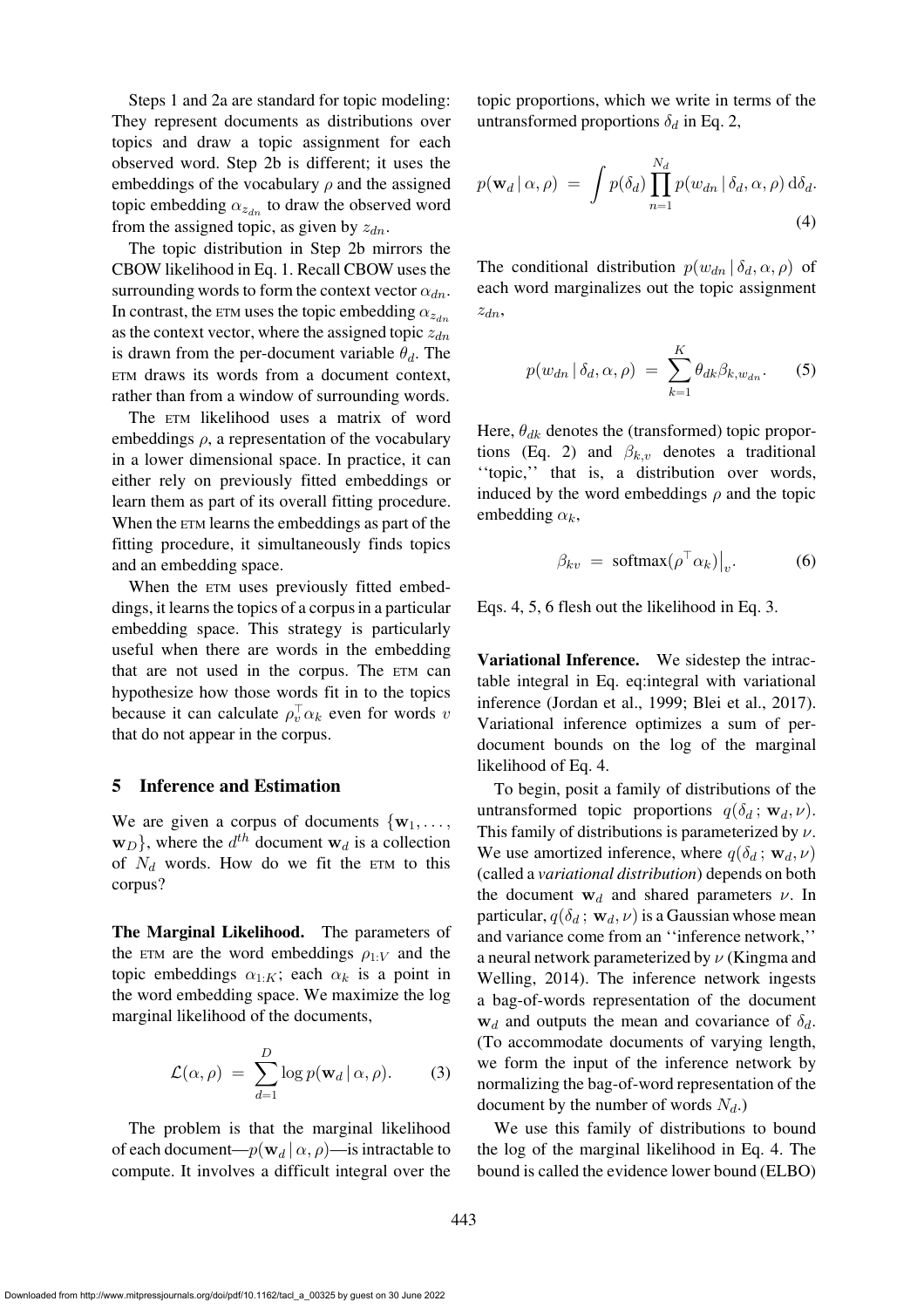and is a function of the model parameters and the variational parameters,

$$
\mathcal{L}(\alpha, \rho, \nu) = \sum_{d=1}^{D} \sum_{n=1}^{N_d} \mathbb{E}q\left[\log p(w_{nd} | \delta_d, \rho, \alpha)\right] - \sum_{d=1}^{D} \text{KL}(q(\delta_d; \mathbf{w}_d, \nu) || p(\delta_d)). \tag{7}
$$

The first term of the ELBO (Eq. [7\)](#page-5-1) encourages variational distributions  $q(\delta_d; \mathbf{w}_d, \nu)$  that place mass on topic proportions  $\delta_d$  that explain the observed words and the second term encourages  $q(\delta_d; \mathbf{w}_d, \nu)$  to be close to the prior  $p(\delta_d)$ . Maximizing the ELBO with respect to the model parameters  $(\alpha, \rho)$  is equivalent to maximizing the expected complete log-likelihood,  $\sum_d \log$  $p(\delta_d, \mathbf{w}_d | \alpha, \rho).$ 

The ELBO in Eq. [7](#page-5-1) is intractable because the expectation is intractable. However, we can form a Monte Carlo approximation of the ELBO,

$$
\tilde{\mathcal{L}}(\alpha, \rho, \nu) = \frac{1}{S} \sum_{d=1}^{D} \sum_{n=1}^{N_d} \sum_{s=1}^{S} \log p(w_{nd} | \delta_d^{(s)}, \rho, \alpha)
$$

$$
- \sum_{d=1}^{D} \text{KL}(q(\delta_d; \mathbf{w}_d, \nu) || p(\delta_d)), \quad (8)
$$

where  $\delta_d^{(s)} \sim q(\delta_d; \mathbf{w}_d, \nu)$  for  $s = 1...S$ . To form an unbiased estimator of the ELBO and its gradients, we use the reparameterization trick when sampling the unnormalized proportions  $\delta_d^{(1)}, \ldots, \delta_d^{(S)}$  $\delta_d^{(1)}, \ldots, \delta_d^{(S)}$  $\delta_d^{(1)}, \ldots, \delta_d^{(S)}$  [\(Kingma and Welling](#page-12-7), [2014](#page-12-7)[;](#page-13-16) Titsias  $\omega_d$ , ...,  $\omega_d$  (Kingina and Weiling, 2014, Trislas and Lázaro-Gredilla, [2014;](#page-13-16) [Rezende et al.](#page-13-5), [2014\)](#page-13-5). That is, we sample  $\delta_d^{(s)}$  $\mathbf{d}_{d}^{(s)}$  from  $q(\delta_d; \mathbf{w}_d, \nu)$  as

$$
\epsilon_d^{(s)} \sim \mathcal{N}(0, I) \text{ and } \delta_d^{(s)} = \mu_d + \Sigma_d^{\frac{1}{2}} \epsilon_d^{(s)}, \quad (9)
$$

where  $\mu_d$  and  $\Sigma_d$  are the mean and covariance of  $q(\delta_d; \mathbf{w}_d, \nu)$  respectively, which depend implicitly on  $\nu$  and  $w_d$  via the inference network. We use a diagonal covariance matrix  $\Sigma_d$ .

We also use data subsampling to handle large collections of documents [\(Hoffman et al., 2013\)](#page-12-1). Denote by  $\beta$  a minibatch of documents. Then the approximation of the ELBO using data subsampling is

$$
\tilde{\mathcal{L}}(\alpha, \rho, \nu) = \frac{D}{|\mathcal{B}|} \sum_{d \in \mathcal{B}} \sum_{n=1}^{N_d} \sum_{s=1}^{S} \log p(w_{nd} | \delta_d^{(s)}, \rho, \alpha) - \frac{D}{|\mathcal{B}|} \sum_{d \in \mathcal{B}} \text{KL}(q(\delta_d; \mathbf{w}_d, \nu) || p(\delta_d)).
$$
\n(10)

<span id="page-5-5"></span><span id="page-5-1"></span>Algorithm 1 Topic modeling with the ETM Initialize model and variational parameters for iteration  $i = 1, 2, \dots$  do Compute  $\beta_k = \text{softmax}(\rho^\top \alpha_k)$  for each topic  $k$ Choose a minibatch  $\beta$  of documents for each document  $d$  in  $\beta$  do Get normalized bag-of-word representat.  $x_d$ Compute  $\mu_d = NN(\mathbf{x}_d; \nu_\mu)$ Compute  $\Sigma_d = NN(\mathbf{x}_d; \nu_\Sigma)$ Sample  $\theta_d$  using Eq. [9](#page-5-2) and  $\theta_d$  = softmax( $\delta_d$ ) for each word in the document do Compute  $p(w_{dn} | \theta_d, \rho, \alpha) = \theta_d^{\top} \beta_{\cdot, w_{dn}}$ end for end for Estimate the ELBO using Eq. [10](#page-5-3) and Eq. [11](#page-5-4) Take gradients of the ELBO via backpropagation Update model parameters  $\alpha_{1:K}$  ( $\rho$  if necessary) Update variational parameters ( $\nu_{\mu}$ ,  $\nu_{\Sigma}$ ) end for

Given that the prior  $p(\delta_d)$  and  $q(\delta_d; \mathbf{w}_d, \nu)$  are both Gaussians, the KL admits a closed-form expression,

<span id="page-5-4"></span>
$$
KL(q(\delta_d; \mathbf{w}_d, \nu) || p(\delta_d)) =
$$
  

$$
\frac{1}{2} \{ tr(\Sigma_d) + \mu_d^{\top} \mu_d - \log det(\Sigma_d) - K \}.
$$
 (11)

We optimize the stochastic ELBO in Equation [10](#page-5-3) with respect to both the model parameters  $(\alpha, \rho)$ and the variational parameters  $\nu$ . We set the learning rate with Adam [\(Kingma and Ba](#page-12-16), [2015](#page-12-16)). The procedure is shown in Algorithm [1,](#page-5-5) where we set the number of Monte Carlo samples  $S = 1$ and the notation  $NN(x; \nu)$  represents a neural network with input  $x$  and parameters  $\nu$ .

### <span id="page-5-2"></span><span id="page-5-0"></span>6 Empirical Study

We study the performance of the ETM and compare it to other unsupervised document models. A good document model should provide both coherent patterns of language and an accurate distribution of words, so we measure performance in terms of both predictive accuracy and topic interpretability. We measure accuracy with log-likelihood on a document completion task [\(Rosen-Zvi et al.,](#page-13-17) [2004](#page-13-17); [Wallach et al.](#page-13-7), [2009b\)](#page-13-7); we measure topic interpretability as a blend of topic coherence and diversity.We find that, of the interpretable models, the ETM is the one that provides better predictions and topics.

<span id="page-5-3"></span>In a separate analysis (Section [6.1\)](#page-10-0), we study the robustness of each method in the presence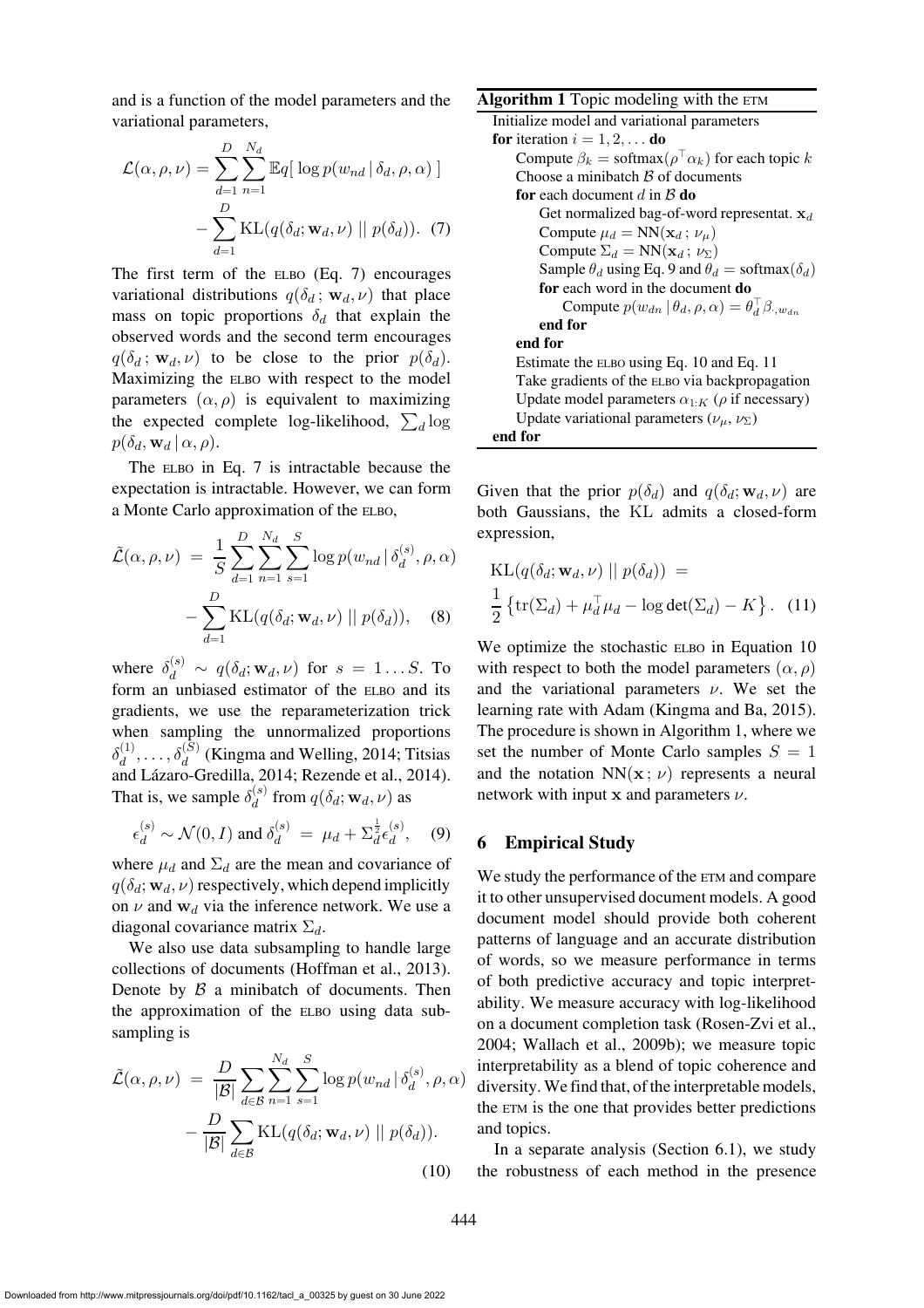| <b>Dataset</b>        | Minimum DF | #Tokens Train                                                                                                                                                                                 | #Tokens Valid | #Tokens Test | Vocabulary |
|-----------------------|------------|-----------------------------------------------------------------------------------------------------------------------------------------------------------------------------------------------|---------------|--------------|------------|
|                       | 100        | 604.9 K                                                                                                                                                                                       | 5,998         | 399.6 K      | 3,102      |
|                       | 30         | 778.0 K                                                                                                                                                                                       | 7,231         | 512.5 K      | 8,496      |
| 20Newsgroups          | 10         | 880.3K<br>6,769<br>5<br>922.3 K<br>8,494<br>2<br>8,600<br>966.3 K<br>5,000<br>226.9 M<br>13.4 M<br>200<br>15.9 <sub>M</sub><br>270.1 M<br>100<br>272.3 M<br>16.0 M<br>30<br>274.8 M<br>16.1 M | 578.8 K       | 18,625       |            |
|                       |            |                                                                                                                                                                                               |               | 605.9 K      | 29,461     |
|                       |            |                                                                                                                                                                                               |               | 622.9 K      | 52,258     |
|                       |            |                                                                                                                                                                                               |               | 26.8 M       | 9,842      |
|                       |            |                                                                                                                                                                                               |               | 31.8 M       | 55,627     |
| <b>New York Times</b> |            |                                                                                                                                                                                               |               | 32.1 M       | 74,095     |
|                       |            |                                                                                                                                                                                               |               | 32.3 M       | 124,725    |
|                       | 10         | 276.0 M                                                                                                                                                                                       | 16.1 M        | 32.5 M       | 212.237    |

<span id="page-6-0"></span>

| Table 1: Statistics of the different corpora studied. DF denotes document frequency, K denotes |  |
|------------------------------------------------------------------------------------------------|--|
| a thousand, and M denotes a million.                                                           |  |

of stop words. Standard topic models fail in this regime—because stop words appear in many documents, every learned topic includes some stop words, leading to poor topic interpretability. In contrast, the ETM is able to use the information from the word embeddings to provide interpretable topics.

Corpora. We study the *20Newsgroups* corpus and the *New York Times* corpus; the statistics of both corpora are summarized in [Table 1.](#page-6-0)

The *20Newsgroup* corpus is a collection of newsgroup posts. We preprocess the corpus by filtering stop words, words with document frequency above 70%, and tokenizing. To form the vocabulary, we keep all words that appear in more than a certain number of documents, and we vary the threshold from 100 (a smaller vocabulary, where  $V = 3,102$  to 2 (a larger vocabulary, where  $V = 52,258$ . After preprocessing, we further remove one-word documents from the validation and test sets. We split the corpus into a training set of 11,260 documents, a test set of 7,532 documents, and a validation set of 100 documents.

The *New York Times* corpus is a larger collection of news articles. It contains more than 1.8 million articles, spanning the years 1987–2007. We follow the same preprocessing steps as for *20Newsgroups*. We form versions of this corpus with vocabularies ranging from  $V = 9,842$  to  $V = 212,237$ . After preprocessing, we use 85% of the documents for training, 10% for testing, and 5% for validation.

Models. We compare the performance of the ETM against several document models. We briefly describe each below.

We consider latent Dirichlet allocation (LDA) [\(Blei et al.](#page-11-0), [2003](#page-11-0)), a standard topic model that posits Dirichlet priors for the topics  $\beta_k$  and topic proportions  $\theta_d$ . (We set the prior hyperparameters to 1.) It is a conditionally conjugate model, amenable to variational inference with coordinate ascent. We consider LDA because it is the most commonly used topic model, and it has a similar generative process as the ETM.

We also consider the neural variational document model (NVDM) [\(Miao et al.](#page-12-8), [2016](#page-12-8)). The NVDM is a multinomial factor model of documents; it posits the likelihood  $w_{dn} \sim$  softmax  $(\beta^{\top} \theta_d)$ , where the K-dimensional vector  $\theta_d \sim \mathcal{N}(\mathbf{0}, \mathbf{I}_K)$ is a per-document variable, and  $\beta$  is a realvalued matrix of size  $K \times V$ . The NVDM uses a per-document real-valued latent vector  $\theta_d$ to average over the embedding matrix  $\beta$  in the logit space. Like the ETM, the NVDM uses amortized variational inference to jointly learn the approximate posterior over the document representation  $\theta_d$  and the model parameter  $\beta$ .

NVDM is not interpretable as a topic model; its latent variables are unconstrained. We study a more interpretable variant of the NVDM which constrains  $\theta_d$  to lie in the simplex, replacing its Gaussian [prior with a logistic normal \(](#page-11-9)Aitchison and Shen, [1980\)](#page-11-9). (This can be thought of as a semi-nonnegative matrix factorization.) We call this document model  $\Delta$ -NVDM.

We [also consider](#page-13-6) PRODLDA (Srivastava and Sutton, [2017\)](#page-13-6). It posits the likelihood  $w_{dn} \sim$ softmax $(\beta^{\top}\theta_d)$  where the topic proportions  $\theta_d$  are from the simplex. Contrary to LDA, the topic-matrix  $\beta$  s unconstrained.

PRODLDA shares the generative model with  $\Delta$ -NVDM but it is fit differently. PRODLDA uses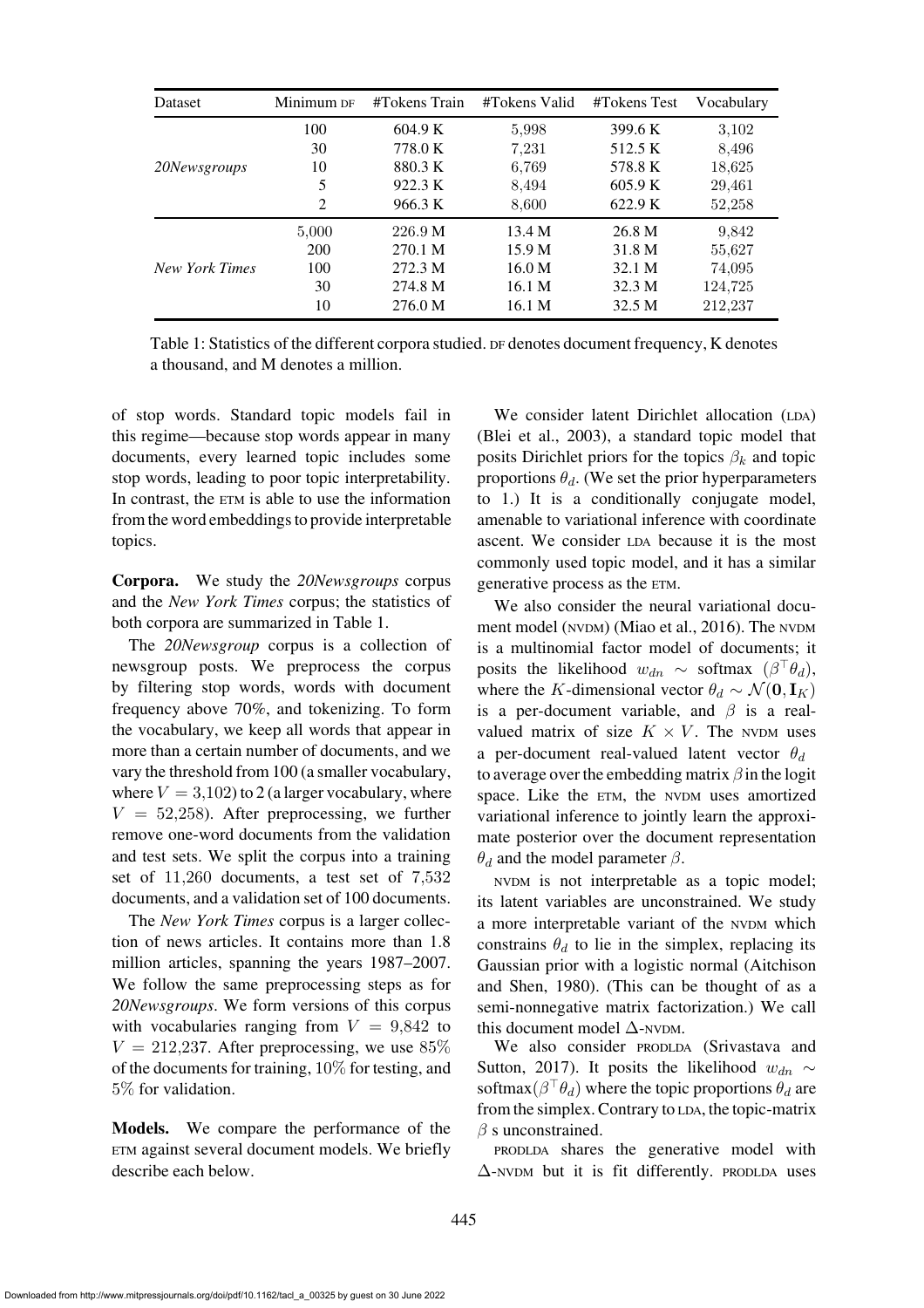| Skip-gram embeddings                                      |                                                                      |                                                              | ETM embeddings                                                                  |                                                       |                                                                              |                                                        |                                                                            |
|-----------------------------------------------------------|----------------------------------------------------------------------|--------------------------------------------------------------|---------------------------------------------------------------------------------|-------------------------------------------------------|------------------------------------------------------------------------------|--------------------------------------------------------|----------------------------------------------------------------------------|
| love<br>loved<br>passion<br>loves<br>affection<br>adore   | family<br>families<br>grandparents<br>mother<br>friends<br>relatives | woman<br>man<br>girl<br>boy<br>teenager<br>person            | politics<br>political<br>religion<br>politicking<br>ideology<br>partisanship    | love<br>joy<br>loves<br>loved<br>passion<br>wonderful | family<br>children<br>son<br>mother<br>father<br>wife                        | woman<br>girl<br>boy<br>mother<br>daughter<br>pregnant | politics<br>political<br>politician<br>ideology<br>speeches<br>ideological |
|                                                           |                                                                      | NVDM embeddings                                              |                                                                                 | $\Delta$ -NVDM embeddings                             |                                                                              |                                                        |                                                                            |
| love<br>loves<br>passion<br>wonderful<br>joy<br>beautiful | family<br>sons<br>life<br>brother<br>son<br>lived                    | woman<br>girl<br>women<br>man<br>pregnant<br>boyfriend       | politics<br>political<br>politician<br>politicians<br>politically<br>democratic | love<br>miss<br>young<br>born<br>dream<br>younger     | family<br>home<br>father<br>son<br>day<br>mrs                                | woman<br>life<br>marriage<br>women<br>read<br>young    | politics<br>political<br>faith<br>marriage<br>politicians<br>election      |
|                                                           |                                                                      |                                                              | PRODLDA embeddings                                                              |                                                       |                                                                              |                                                        |                                                                            |
|                                                           |                                                                      | love<br>loves<br>affection<br>sentimental<br>dreams<br>laugh | family<br>husband<br>wife<br>daughters<br>sister<br>friends                     | woman<br>girl<br>boyfriend<br>boy<br>teenager<br>ager | politics<br>political<br>politician<br>liberal<br>politicians<br>ideological |                                                        |                                                                            |

<span id="page-7-0"></span>Table 2: Word embeddings learned by all document models (and skip-gram) on the *New York Times* with vocabulary size 118,363.

amortized variational inference with batch normalization [\(Ioffe and Szegedy](#page-12-17), [2015\)](#page-12-17) and dropout [\(Srivastava et al., 2014](#page-13-18)).

Finally, we consider a document model that combines PRODLDA with pre-fitted word embeddings  $\rho$ , by using the likelihood  $w_{dn} \sim$  softmax  $(\rho^{\top} \theta_d)$ . We call this document model PRODLDA-PWE, where PWE stands for Pre-fitted Word Embeddings.

We study two variants of the ETM, one where the word embeddings are pre-fitted and one where they are learned jointly with the rest of the parameters. The variant with pre-fitted embeddings is called the ETM-PWE.

For PRODLDA-PWE and the ETM-PWE, we first obtain the word embeddings [\(Mikolov et al.,](#page-13-1) [2013b\)](#page-13-1) by training skip-gram on each corpus. (We reuse the same embeddings across the experiments with varying vocabulary sizes.)

Algorithm Settings. Given a corpus, each model comes with an approximate posterior inference problem. We use variational inference for a[ll of the models and employ SVI \(](#page-12-1)Hoffman et al., [2013\)](#page-12-1) to speed up the optimization. The minibatch size is 1,000 documents. For LDA, we set the learning rate as suggested by [Hoffman et al.](#page-12-1)

[\(2013](#page-12-1)): the delay is 10 and the forgetting factor is 0.85.

Within SVI, LDA enjoys coordinate ascent variational updates; we use five inner steps to optimize the local variables. For the other models, we use amortized inference over the local variables  $\theta_d$ . We use 3-layer inference networks and we set the local learning rate to 0.002. We use  $\ell_2$ regularization on the variational parameters (the weight decay parameter is  $1.2 \times 10^{-6}$ ).

Qualitative Results. We first examine the embeddings. The  $ETM$ , NVDM,  $\Delta$ -NVDM, and PRODLDA all learn word embeddings. We illustrate them by fixing a set of terms and showing the closest words in the embedding space (as measured by cosine distance). For comparison, we also illustrate word embeddings learned by the skip-gram model.

[Table 2](#page-7-0) illustrates the embeddings of the different models. All the methods provide interpretable embeddings—words with related meanings are close to each other. The ETM, the NVDM, and PRODLDA learn embeddings that are similar to those from the skip-gram. The embeddings of  $\Delta$ -NVDM are different; the simplex constraint on the local variable and the inference procedure change the nature of the embeddings.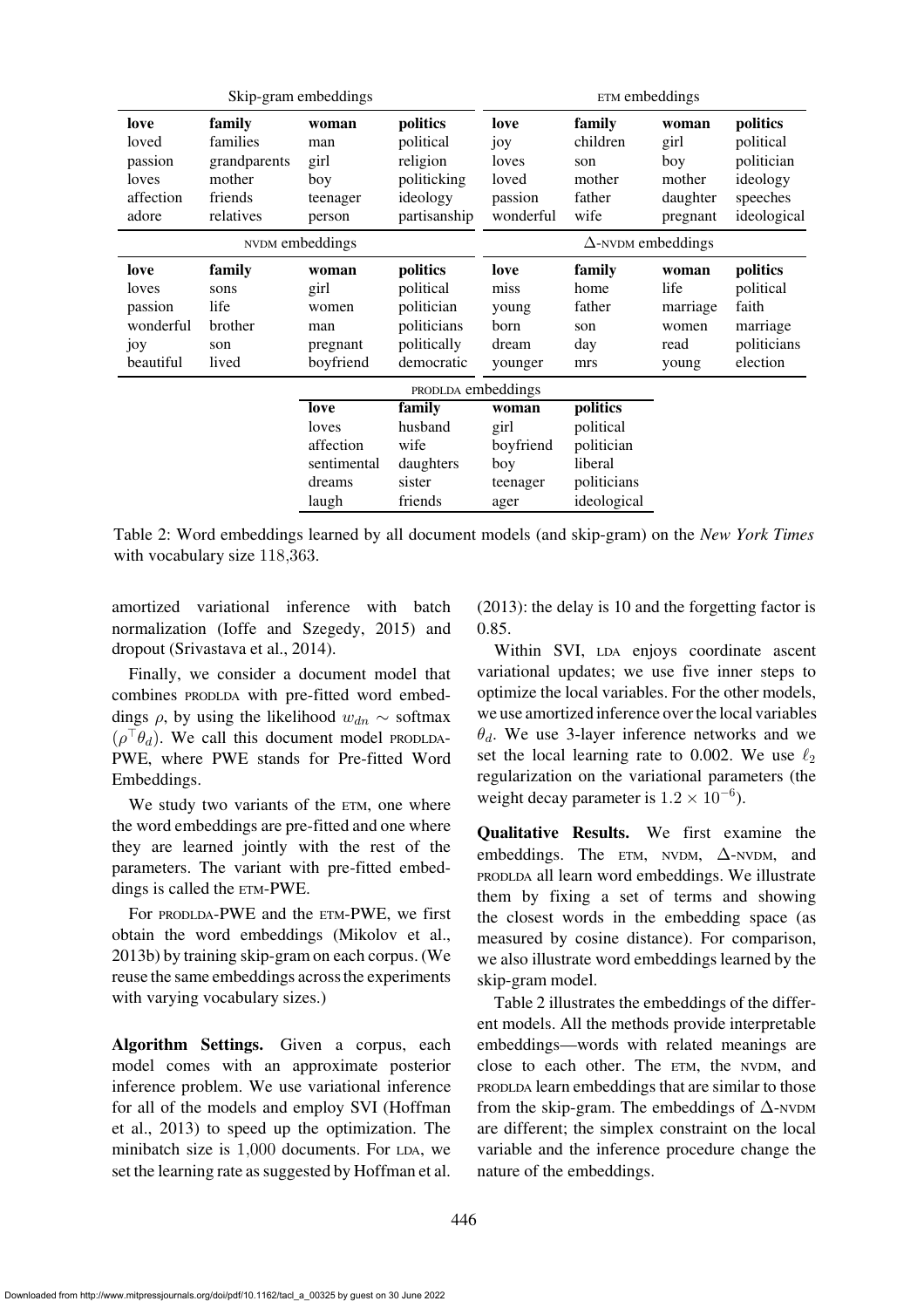| <b>LDA</b>   |             |               |                |                 |                        |             |
|--------------|-------------|---------------|----------------|-----------------|------------------------|-------------|
| time         | year        | officials     | mr             | city            | percent                | state       |
| day          | million     | public        | president      | building        | million                | republican  |
| back         | money       | department    | bush           | street          | company                | party       |
| good         | pay         | report        | white          | park            | year                   | bill        |
| long         | tax         | state         | clinton        | house           | billion                | mr          |
|              |             |               | <b>NVDM</b>    |                 |                        |             |
| scholars     | japan       | gansler       | spratt         | assn            | ridership              | pryce       |
| gingrich     | tokyo       | wellstone     | tabitha        | assoc           | mty                    | mickens     |
| funds        | pacific     | mccain        | mccorkle       | qtr             | straphangers           | mckechnie   |
| institutions | europe      | shalikashvili | cheetos        | yr              | freierman              | mfume       |
| endowment    | zealand     | coached       | vols           | nyse            | riders                 | filkins     |
|              |             |               | $\Delta$ -NVDM |                 |                        |             |
| concerto     | servings    | nato          | innings        | treas           | patients               | democrats   |
| solos        | tablespoons | soviet        | scored         | yr              | doctors                | republicans |
| sonata       | tablespoon  | iraqi         | inning         | qtr             | medicare               | republican  |
| melodies     | preheat     | gorbachev     | shutout        | outst           | $\mathrm{d}\mathbf{r}$ | senate      |
| soloist      | minced      | arab          | scoreless      | telerate        | physicians             | dole        |
|              |             |               | <b>PRODLDA</b> |                 |                        |             |
| temptation   | grasp       | electron      | played         | amato           | briefly                | giant       |
| repressed    | unruly      | nuclei        | lou            | model           | precious               | boarding    |
| drowsy       | choke       | macal         | greg           | delaware        | serving                | bundle      |
| addiction    | drowsy      | trained       | bobby          | morita          | set                    | distance    |
| conquering   | drift       | mediaone      | steve          | dual            | virgin                 | foray       |
|              |             |               | PRODLDA-PWE    |                 |                        |             |
| mercies      | cheesecloth | scoreless     | chapels        | distinguishable | floured                | gillers     |
| lockbox      | overcook    | floured       | magnolias      | cocktails       | impartiality           | lacerated   |
| pharm        | strainer    | hitless       | asea           | punishable      | knead                  | polshek     |
| shims        | kirberger   | asterisk      | bogeyed        | checkpoints     | refrigerate            | decimated   |
| cp           | browned     | knead         | birdie         | disobeying      | tablespoons            | inhuman     |
| ETM-PWE      |             |               |                |                 |                        |             |
| music        | republican  | yankees       | game           | wine            | court                  | company     |
| dance        | bush        | game          | points         | restaurant      | judge                  | million     |
| songs        | campaign    | baseball      | season         | food            | case                   | stock       |
| opera        | senator     | season        | team           | dishes          | justice                | shares      |
| concert      | democrats   | mets          | play           | restaurants     | trial                  | billion     |
| <b>ETM</b>   |             |               |                |                 |                        |             |
| game         | music       | united        | wine           | company         | yankees                | art         |
| team         | mr          | israel        | food           | stock           | game                   | museum      |
| season       | dance       | government    | sauce          | million         | baseball               | show        |
| coach        | opera       | israeli       | minutes        | companies       | mets                   | work        |
| play         | band        | mr            | restaurant     | billion         | season                 | artist      |

<span id="page-8-0"></span>Table 3: Top five words of seven most used topics from different document models on 1.8M documents of the *New York Times* corpus with vocabulary size 212,237 and  $K = 300$  topics.

We next look at the learned topics. [Table 3](#page-8-0) displays the seven most used topics for all methods, as given by the average of the topic proportions  $\theta_d$ . LDA and both variants of the ETM provide interpretable topics. The rest of the models do not provide interpretable topics; their matrices  $\beta$ are unconstrained and thus are not interpretable as distributions over the vocabulary that mix to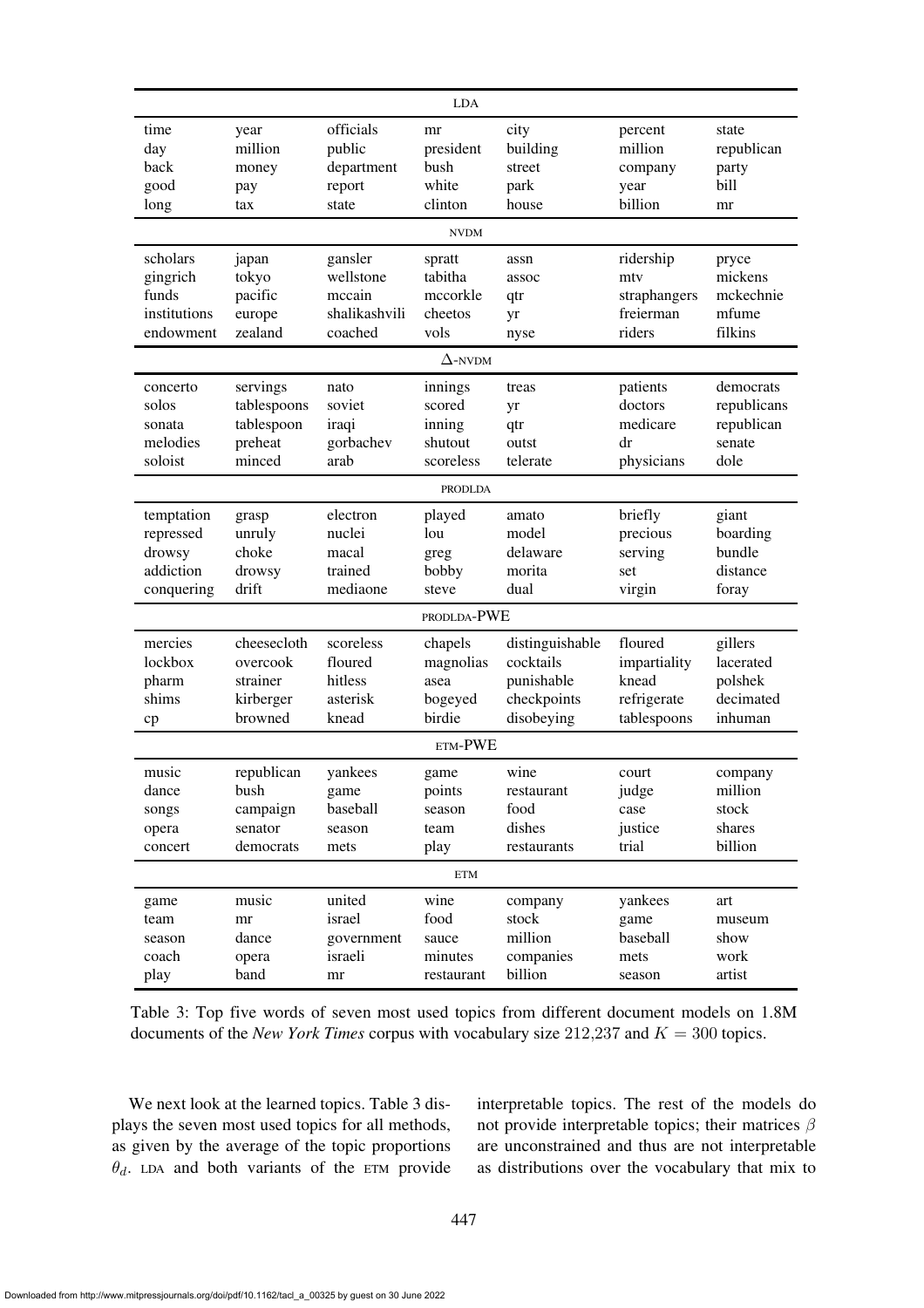

<span id="page-9-0"></span>Figure 4: Interpretability as measured by the exponentiated topic quality (the higher the better) vs. predictive performance as measured by log-likelihood on document completion (the higher the better) on the *20NewsGroup* dataset. Both interpretability and predictive power metrics are normalized by subtracting the mean and dividing by the standard deviation across models. Better models are on the top right corner. Overall, the ETM is a better topic model.

form documents.  $\Delta$ -NVDM also suffers from this effect although it is less apparent (see, e.g., the fifth listed topic for  $\Delta$ -NVDM).

Quantitative Results. We next study the models quantitatively. We measure the quality of the topics and the predictive performance of the model. We found that among the models with interpretable topics, the ETM provides the best predictions.

We measure topic quality by blending two metrics: topic coherence and topic diversity. Topic coherence is a quantitative measure of the interpretability of a topic [\(Mimno et al.](#page-13-8), [2011](#page-13-8)). It is the average pointwise mutual information of two words drawn randomly from the same document,

$$
TC = \frac{1}{K} \sum_{k=1}^{K} \frac{1}{45} \sum_{i=1}^{10} \sum_{j=i+1}^{10} f(w_i^{(k)}, w_j^{(k)}),
$$

where  $\{w_1^{(k)}\}$  $\mathbf{u}_1^{(k)},\ldots,\mathbf{w}_{10}^{(k)}\}$  denotes the top-10 most likely words in topic k. We choose  $f(\cdot, \cdot)$  as the normalized pointwise mutual information [\(Bouma, 2009;](#page-11-11) [Lau et al., 2014\)](#page-12-18),

$$
f(w_i, w_j) = \frac{\log \frac{P(w_i, w_j)}{P(w_i)P(w_j)}}{-\log P(w_i, w_j)}.
$$

Here,  $P(w_i, w_j)$  is the probability of words  $w_i$  and  $w_i$  co-occurring in a document and  $P(w_i)$  is the marginal probability of word  $w_i$ . We approximate these probabilities with empirical counts.

The idea behind topic coherence is that a coherent topic will display words that tend to

occur in the same documents. In other words, the most likely words in a coherent topic should have high mutual information. Document models with higher topic coherence are more interpretable topic models.

We combine coherence with a second metric, topic diversity. We define topic diversity to be the percentage of unique words in the top 25 words of all topics. Diversity close to 0 indicates redundant topics; diversity close to 1 indicates more varied topics.

We define the overall quality of a model's topics as the product of its topic diversity and topic coherence.

A good topic model also provides a good distribution of language. To measure predictive power, we calculate log likelihood on a document com[pletion task](#page-13-7) [\(Rosen-Zvi et al.](#page-13-17)[,](#page-13-7) [2004](#page-13-17)[;](#page-13-7) Wallach et al., [2009b](#page-13-7)). We divide each test document into two sets of words. The first half is observed: it induces a distribution over topics which, in turn, induces a distribution over the next words in the document. We then evaluate the second half under this distribution. A good document model should provide high log-likelihood on the second half. (For all methods, we approximate the likelihood by setting  $\theta_d$  to the variational mean.)

We study both corpora and with different vocabularies. [Figures 4](#page-9-0) and [5](#page-10-1) show interpretability of the topics as a function of predictive power. (To ease visualization, we exponentiate topic quality and normalize all metrics by subtracting the mean and dividing by the standard deviation across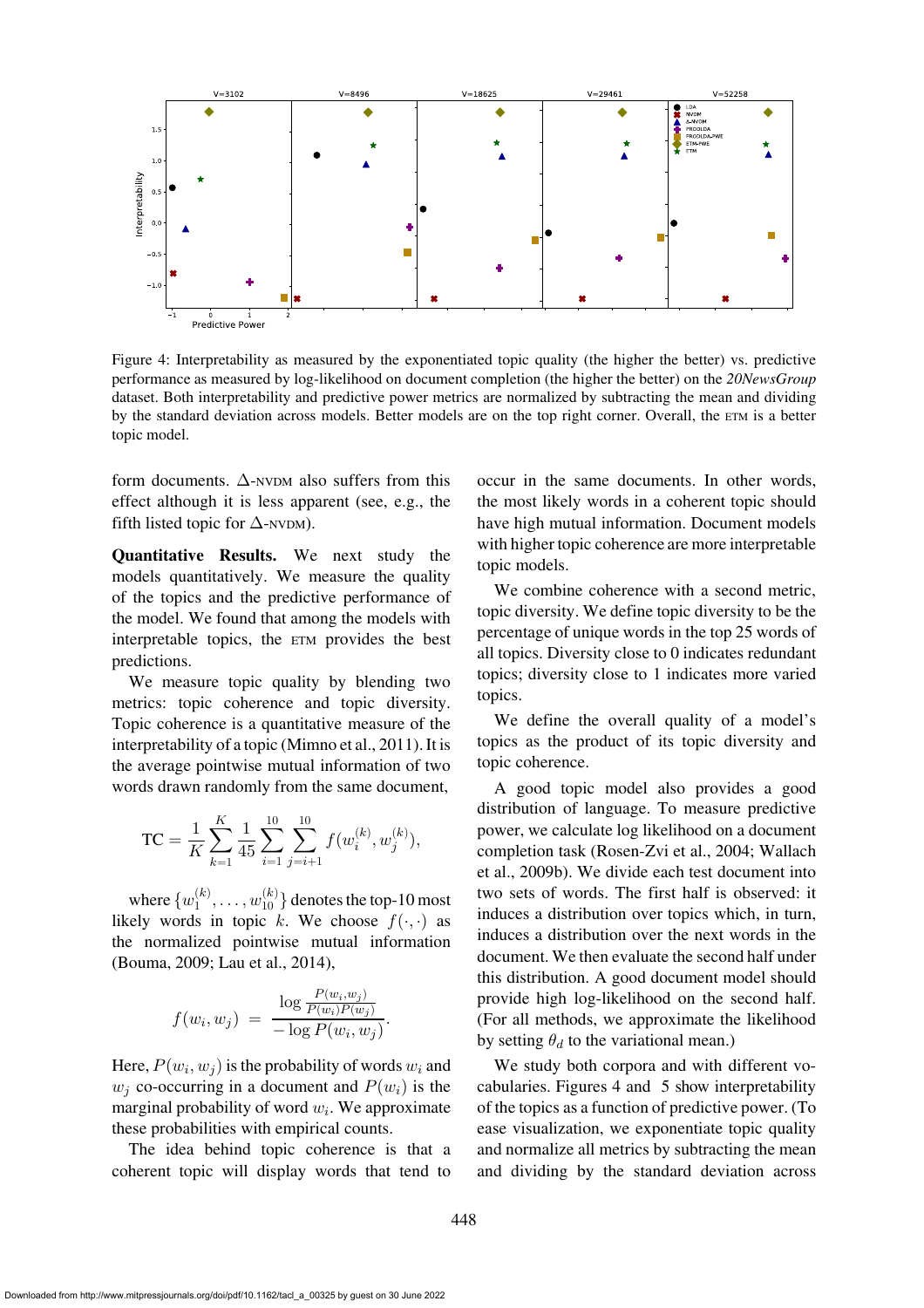

<span id="page-10-1"></span>Figure 5: Interpretability as measured by the exponentiated topic quality (the higher the better) vs. predictive performance as measured by log-likelihood on document completion (the higher the better) on the *New York Times* dataset. Both interpretability and predictive power metrics are normalized by subtracting the mean and dividing by the standard deviation across models. Better models are on the top right corner. Overall, the ETM is a better topic model.

methods.) The best models are on the upper right corner.

LDA predicts worst in almost all settings. On the *20NewsGroups*, the NVDM's predictions are in general better than LDA but worse than for the other methods; on the *New York Times*, the NVDM gives the best predictions. However, topic quality for the NVDM is far below the other methods. (It does not provide ''topics'', so we assess the interpretability of its  $\beta$  matrix.) In prediction, both versions of the ETM are at least as good as the simplex-constrained ∆-NVDM. More importantly, both versions of the ETM outperform the PRODLDA-PWE; signaling the ETM provides a better way of integrating word embeddings into a topic model.

These figures show that, of the interpretable models, the ETM provides the best predictive performance while keeping interpretable topics. It is robust to large vocabularies.

#### <span id="page-10-0"></span>6.1 Stop Words

We now study a version of the *New York Times* corpus that includes all stop words. We remove infrequent words to form a vocabulary of size 10,283. Our goal is to show that the ETM-PWE provides interpretable topics even in the presence of stop words, another regime where topic models typically fail. In particular, given that stop words appear in many documents, traditional topic models learn topics that contain stop words, regardless of the actual semantics of the topic. This leads to poor topic interpretability. There are extensions of topic models specifically designed

|                | TС   | TD   | Quality |
|----------------|------|------|---------|
| LDA.           | 0.13 | 0.14 | 0.0182  |
| $\Delta$ -NVDM | 0.17 | 0.11 | 0.0187  |
| PRODLDA-PWE    | 0.03 | 0.53 | 0.0159  |
| ETM-PWE        | 0.18 | 0.22 | 0.0396  |

<span id="page-10-2"></span>Table 4: Topic quality on the *New York Times* data in the presence of stop words. Topic quality here is given by the product of topic coherence and topic diversity (higher is better). The ETM-PWE is robust to stop words; it achieves similar topic coherence than when there are no stop words.

to cope with stop words [\(Griffiths et al.](#page-12-19), [2004;](#page-12-19) [Chemudugunta et al., 2006](#page-12-20); [Wallach et al.](#page-13-19), [2009a\)](#page-13-19); our goal here is not to establish comparisons with these methods but to show the performance of the ETM-PWE in the presence of stop words.

We fit LDA, the  $\Delta$ -NVDM, the PRODLDA-PWE, and the ETM-PWE with  $K = 300$  topics. (We do not report the NVDM because it does not provide interpretable topics.) [Table 4](#page-10-2) shows the topic quality (the product of topic coherence and topic diversity). Overall, the ETM-PWE gives the best performance in terms of topic quality.

While the ETM has a few ''stop topics'' that are specific for stop words (see, e.g., [Figure 6\)](#page-11-12), ∆-NVDM and LDA have stop words in almost every topic. (The topics are not displayed here for space constraints.) The reason is that stop words cooccur in the same documents as every other word;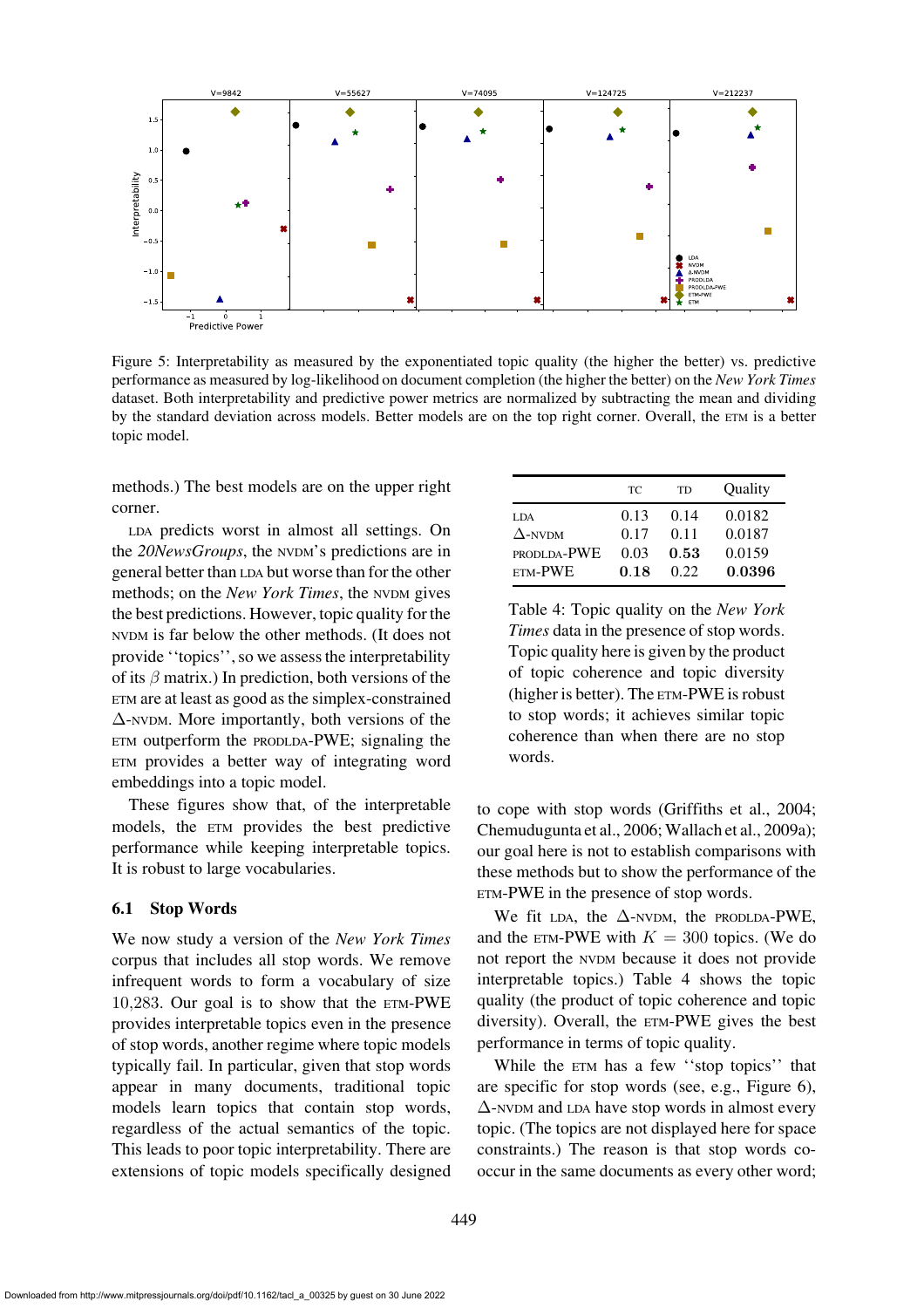

<span id="page-11-12"></span>Figure 6: A topic containing stop words found by the ETM-PWE on *The New York Times*. The ETM is robust even in the presence of stop words.

therefore traditional topic models have difficulties telling apart content words and stop words. The ETM-PWE recognizes the location of stop words in the embedding space; its sets them off on their own topic.

# 7 Conclusion

We developed the  $ETM$ , a generative model of documents that marries LDA with word embeddings. The ETM assumes that topics and words live in the same embedding space, and that words are generated from a categorical distribution whose natural parameter is the inner product of the word embeddings and the embedding of the assigned topic.

The ETM learns interpretable word embeddings and topics, even in corpora with large vocabularies. We studied the performance of the ETM against several document models. The ETM learns both coherent patterns of language and an accurate distribution of words.

# Acknowledgments

DB and AD are supported by ONR N00014-17-1-2131, ONR N00014-15-1-2209, NIH 1U01MH115727-01, NSF CCF-1740833, DARPA SD2 FA8750-18-C-0130, Amazon, NVIDIA, and the Simons Foundation. FR received funding from the EU's Horizon 2020 R&I programme under the Marie Skłodowska-Curie grant agreement 706760. AD is supported by a Google PhD Fellowship.

### **References**

- <span id="page-11-9"></span>John Aitchison and Shir Ming Shen. 1980. Logistic normal distributions: Some properties and uses. *Biometrika*, 67(2):261–272.
- <span id="page-11-7"></span>Kayhan Batmanghelich, Ardavan Saeedi, Karthik Narasimhan, and Sam Gershman. 2016. Nonparametric spherical topic modeling with word embeddings. In *Association for Computational Linguistics*, volume 2016, page 537.
- <span id="page-11-3"></span>Yoshua Bengio, Rejean Ducharme, Pascal ´ Vincent, and Christian Janvin. 2003. A neural probabilistic language model. *Journal of Machine Learning Research*, 3:1137–1155.
- <span id="page-11-4"></span>Yoshua Bengio, Holger Schwenk, Jean-Sebastien ´ Senécal, Fréderic Morin, and Jean-Luc Gauvain. 2006, Neural probabilistic language models. In *Innovations in Machine Learning*.
- <span id="page-11-1"></span>David M. Blei. 2012. Probabilistic topic models. *Communications of the ACM*, 55(4):77–84.
- <span id="page-11-5"></span>David M. Blei, Alp Kucukelbir, and Jon D. McAuliffe. 2017. Variational inference: A review for statisticians. *Journal of the American Statistical Association*, 112(518):859–877.
- <span id="page-11-10"></span>David M. Blei and Jon D. Lafferty. 2007. A correlated topic model of Science. *The Annals of Applied Statistics*, 1(1):17–35.
- <span id="page-11-0"></span>David M. Blei, Andrew Y. Ng, and Michael I. Jordan. 2003. Latent Dirichlet allocation. *Journal of Machine Learning Research*, 3(Jan):993–1022.
- <span id="page-11-11"></span>Gerlof Bouma. 2009. Normalized (pointwise) mutual information in collocation extraction. In *German Society for Computational Linguistics and Language Technology Conference*.
- <span id="page-11-2"></span>Jordan Boyd-Graber, Yuening Hu, and David Mimno. 2017. Applications of topic models. *Foundations and Trends in Information Retrieval*, 11(2–3):143–296.
- <span id="page-11-8"></span>Stefan Bunk and Ralf Krestel. 2018. WELDA: Enhancing topic models by incorporating local word context. In *ACM/IEEE Joint Conference on Digital Libraries*.
- <span id="page-11-6"></span>Dallas Card, Chenhao Tan, and Noah A. Smith. 2017. A neural framework for generalized topic models. In *arXiv:1705.09296*.

450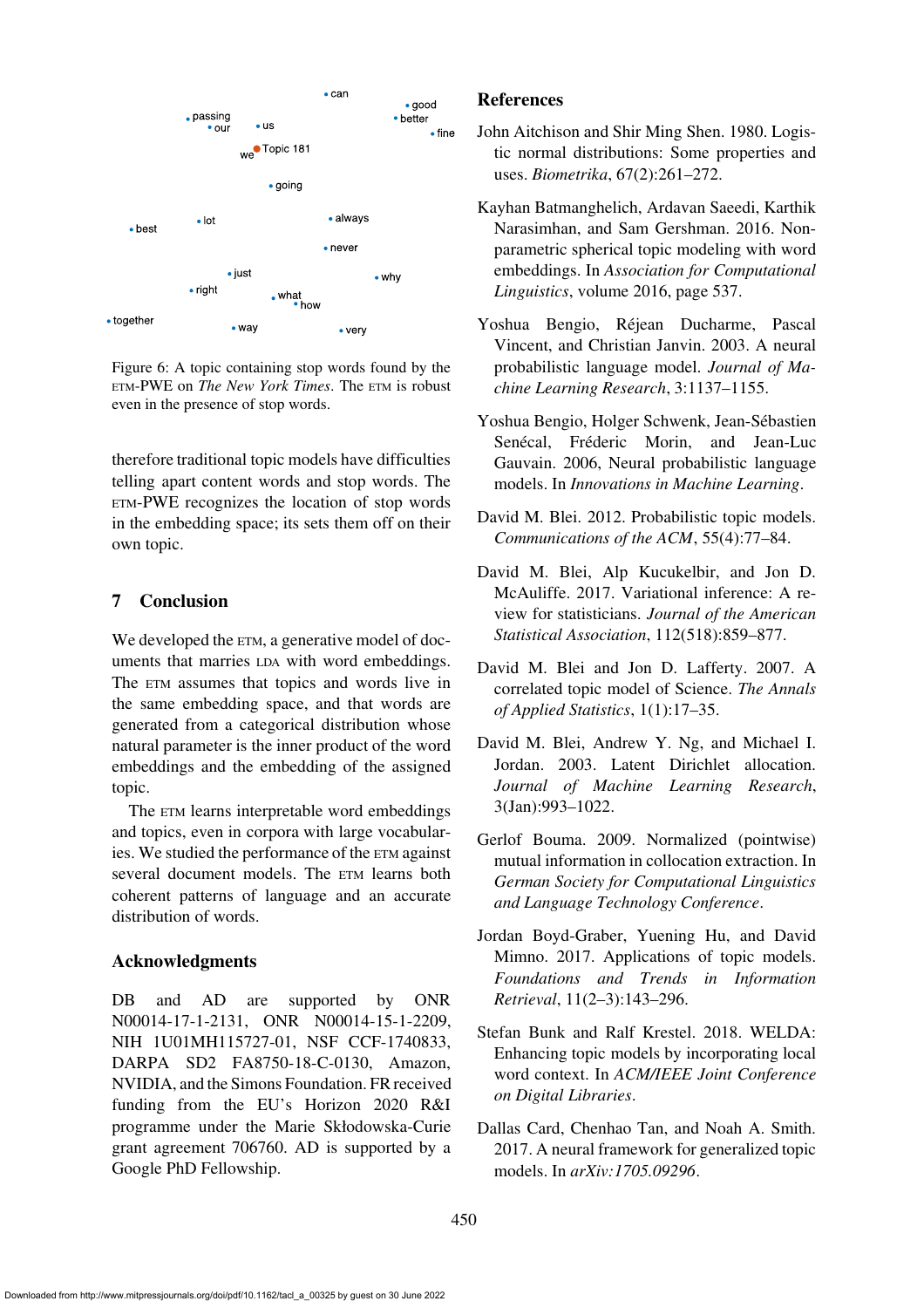- <span id="page-12-20"></span>Chaitanya Chemudugunta, Padhraic Smyth, and Mark Steyvers. 2006. Modeling general and specific aspects of documents with a probabilistic topic model. In *Advances in Neural Information Processing Systems*.
- <span id="page-12-9"></span>Yulai Cong, Bo C. Chen, Hongwei Liu, and Mingyuan Zhou. 2017. Deep latent Dirichlet allocation with topic-layer-adaptive stochastic gradient Riemannian MCMC. In *International Conference on Machine Learning*.
- <span id="page-12-13"></span>Rajarshi Das, Manzil Zaheer, and Chris Dyer. 2015. Gaussian LDA for topic models with word embeddings. In *Association for Computational Linguistics and International Joint Conference on Natural Language Processing (Volume 1: Long Papers)*.
- <span id="page-12-10"></span>Samuel J. Gershman and Noah D. Goodman. 2014. Amortized inference in probabilistic reasoning. In *Annual Meeting of the Cognitive Science Society*.
- <span id="page-12-19"></span>Thomas L. Griffiths, Mark Steyvers, David M. Blei, and Joshua B. Tenenbaum. 2004. Integrating topics and syntax. In *Advances in Neural Information Processing Systems*.
- <span id="page-12-15"></span>Zellig S. Harris. 1954. Distributional structure. *Word*, 10(2–3):146–162.
- <span id="page-12-0"></span>Matthew D. Hoffman, David M. Blei, and Francis Bach. 2010. Online learning for latent Dirichlet allocation. In *Advances in Neural Information Processing Systems*.
- <span id="page-12-1"></span>Matthew D. Hoffman, David M. Blei, Chong Wang, and John Paisley. 2013. Stochastic variational inference. *Journal of Machine Learning Research*, 14:1303–1347.
- <span id="page-12-17"></span>Sergey Ioffe and Christian Szegedy. 2015. Batch normalization: Accelerating deep network training by reducing internal covariate shift. In *International Conference on Machine Learning*.
- <span id="page-12-6"></span>Michael I. Jordan, Zoubin Ghahramani, Tommi S. Jaakkola, and Lawrence K. Saul. 1999. An introduction to variational methods for graphical models. *Machine Learning*, 37(2):183–233.
- <span id="page-12-14"></span>Kamrun Naher Keya, Yannis Papanikolaou, and James R. Foulds. 2019. Neural embedding

allocation: Distributed representations of topic models. *arXiv preprint arXiv:1909.04702*.

- <span id="page-12-16"></span>Diederik P. Kingma and Jimmy L. Ba. 2015. Adam: A method for stochastic optimization. In *International Conference on Learning Representations*.
- <span id="page-12-7"></span>Diederik P. Kingma and Max Welling. 2014. Auto-encoding variational Bayes. In *International Conference on Learning Representations*.
- <span id="page-12-18"></span>Jey H. Lau, David Newman, and Timothy Baldwin. 2014. Machine reading tea leaves: Automatically evaluating topic coherence and topic model quality. In *Conference of the European Chapter of the Association for Computational Linguistics*.
- <span id="page-12-11"></span>Quoc Le and Tomas Mikolov. 2014. Distributed representations of sentences and documents. In *International Conference on Machine Learning*.
- <span id="page-12-3"></span>Omer Levy and Yoav Goldberg. 2014. Neural word embedding as implicit matrix factorization. In *Neural Information Processing Systems*.
- <span id="page-12-12"></span>Shaohua Li, Tat-Seng Chua, Jun Zhu, and Chunyan Miao. 2016. Generative topic embedding: A continuous representation of documents. In *Annual Meeting of the Association for Computational Linguistics (Volume 1: Long Papers)*.
- <span id="page-12-5"></span>Yang Li and Tao Yang. 2018. Word Embedding for Understanding Natural Language: A Survey, Springer International Publishing.
- <span id="page-12-4"></span>Andrew L. Maas, Raymond E. Daly, Peter T. Pham, Dan Huang, Andrew Y. Ng, and Christopher Potts. 2011. Learning word vectors for sentiment analysis. In *Annual Meeting of the Association for Computational Linguistics: Human Language Technologies*.
- <span id="page-12-8"></span>Yishu Miao, Lei Yu, and Phil Blunsom. 2016. Neural variational inference for text processing. In *International Conference on Machine Learning*.
- <span id="page-12-2"></span>Tomas Mikolov, Kai Chen, Greg S. Corrado, and Jeffrey Dean. 2013a. Efficient estimation of word representations in vector space. *arXiv preprint arXiv:1301.3781*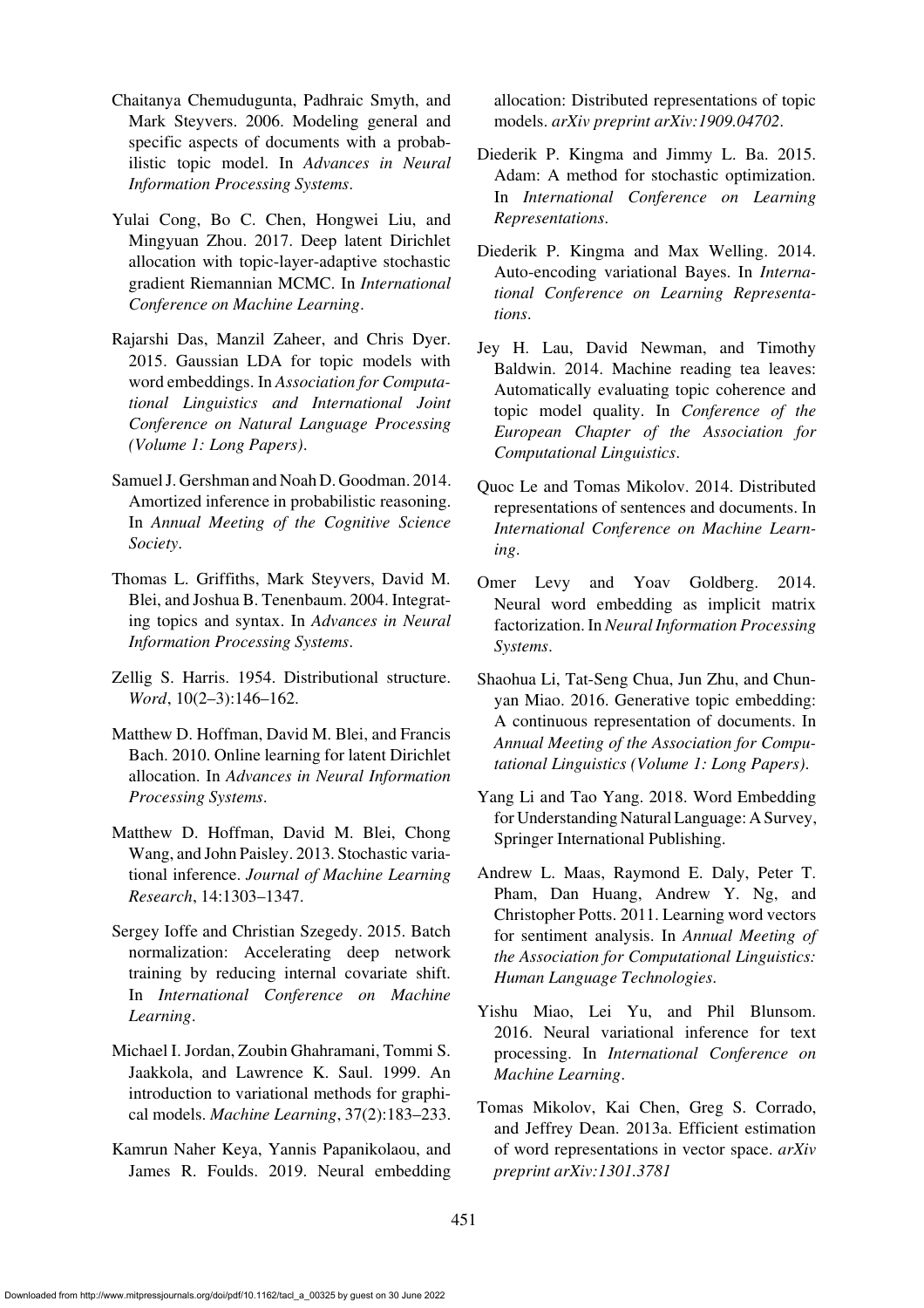- <span id="page-13-1"></span>Tomas Mikolov, Ilya Sutskever, Kai Chen, Greg S. Corrado, and Jeff Dean. 2013b. Distributed representations of words and phrases and their compositionality. In *Neural Information Processing Systems*.
- <span id="page-13-8"></span>David Mimno, Hanna M. Wallach, Edmund Talley, Miriam Leenders, and Andrew McCallum. 2011. Optimizing semantic coherence in topic models. In *Conference on Empirical Methods in Natural Language Processing*.
- <span id="page-13-3"></span>Andriy Mnih and Koray Kavukcuoglu. 2013. Learning word embeddings efficiently with noise-contrastive estimation. In *Neural Information Processing Systems*.
- <span id="page-13-9"></span>Christopher E. Moody. 2016. Mixing Dirichlet topic models and word embeddings to make LDA2vec. *arXiv:1605.02019*.
- <span id="page-13-14"></span>Dat Q. Nguyen, Richard Billingsley, Lan Du, and Mark Johnson. 2015. Improving topic models with latent feature word representations. *Transactions of the Association for Computational Linguistics*, 3:299–313.
- <span id="page-13-2"></span>Jeffrey Pennington, Richard Socher, and Christopher D. Manning. 2014. GloVe: Global vectors for word representation. In *Conference on Empirical Methods on Natural Language Processing*.
- <span id="page-13-10"></span>James Petterson, Wray Buntine, Shravan M. Narayanamurthy, Tibério S. Caetano, and Alex J. Smola. 2010. Word features for latent dirichlet allocation. In *Advances in Neural Information Processing Systems*.
- <span id="page-13-5"></span>Danilo J. Rezende, Shakir Mohamed, and Daan Wierstra. 2014. Stochastic backpropagation and approximate inference in deep generative models. In *International Conference on Machine Learning*.
- <span id="page-13-17"></span>Michal Rosen-Zvi, Thomas Griffiths, Mark Steyvers, and Padhraic Smyth. 2004. The author-topic model for authors and documents. In *Uncertainty in Artificial Intelligence*.
- <span id="page-13-4"></span>Maja Rudolph, Francisco J. R. Ruiz, Stephan Mandt, and David M. Blei. 2016. Exponential family embeddings. In *Advances in Neural Information Processing Systems*.
- <span id="page-13-0"></span>David E. Rumelhart and Adele A. Abrahamson. 1973. A model for analogical reasoning. *Cognitive Psychology*, 5(1):1–28.
- <span id="page-13-11"></span>Bei Shi, Wai Lam, Shoaib Jameel, Steven Schockaert, and Kwun P. Lai. 2017. Jointly learning word embeddings and latent topics. In *ACM SIGIR Conference on Research and Development in Information Retrieval*.
- <span id="page-13-6"></span>Akash Srivastava and Charles Sutton. 2017. Autoencoding variational inference for topic models. In *International Conference on Learning Representations*.
- <span id="page-13-18"></span>Nitish Srivastava, Geoffrey Hinton, Alex Krizhevsky, Ilya Sutskever, and Ruslan Salakhutdinov. 2014. Dropout: a simple way to prevent neural networks from overfitting. *Journal of Machine Learning Research*, 15(1):1929–1958.
- <span id="page-13-16"></span>Michalis K. Titsias and Miguel Lázaro-Gredilla. 2014. Doubly stochastic variational Bayes for non-conjugate inference. In *International Conference on Machine Learning*.
- <span id="page-13-19"></span>Hanna M. Wallach, David M. Mimno, and Andrew McCallum. 2009a. Rethinking LDA: Why priors matter. In *Advances in Neural Information Processing Systems*.
- <span id="page-13-7"></span>Hanna M. Wallach, Iain Murray, Ruslan Salakhutdinov, and David Mimno. 2009b. Evaluation methods for topic models. In *International Conference on Machine Learning*.
- <span id="page-13-12"></span>Pengtao Xie, Diyi Yang, and Eric Xing. 2015. Incorporating word correlation knowledge into topic modeling. In *Conference of the North American Chapter of the Association for Computational Linguistics: Human Language Technologies*.
- <span id="page-13-15"></span>Hongteng Xu, Wenlin Wang, Wei Liu, and Lawrence Carin. 2018. Distilled Wasserstein learning for word embedding and topic modeling. In *Advances in Neural Information Processing Systems*.
- <span id="page-13-13"></span>Guangxu Xun, Vishrawas Gopalakrishnan, Fenglong Ma, Yaliang Li, Jing Gao, and Aidong Zhang. 2016. Topic discovery for short texts using word embeddings. In *IEEE International Conference on Data Mining*.